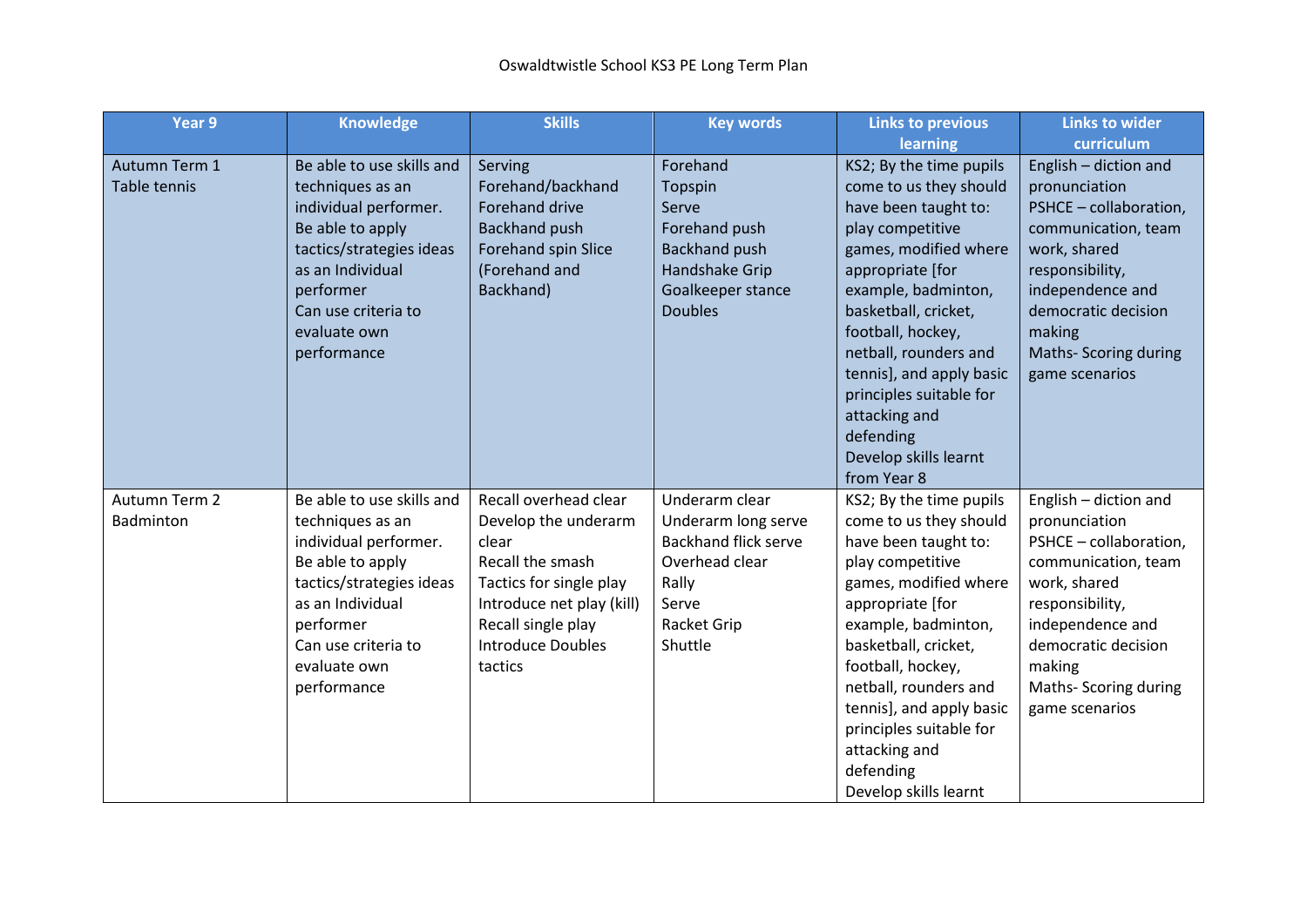|                                    |                                                                                                                                                                                                                                                                                                                                                                                                                                                  |                                                                                                                                                                                                                                                                    |                                                                             | from Year 8                                                                                                                                                                                                                                                                                                                                                          |                                                                                                                                                                                                                            |
|------------------------------------|--------------------------------------------------------------------------------------------------------------------------------------------------------------------------------------------------------------------------------------------------------------------------------------------------------------------------------------------------------------------------------------------------------------------------------------------------|--------------------------------------------------------------------------------------------------------------------------------------------------------------------------------------------------------------------------------------------------------------------|-----------------------------------------------------------------------------|----------------------------------------------------------------------------------------------------------------------------------------------------------------------------------------------------------------------------------------------------------------------------------------------------------------------------------------------------------------------|----------------------------------------------------------------------------------------------------------------------------------------------------------------------------------------------------------------------------|
| Spring Term 1<br><b>Basketball</b> | Be able to use skills and<br>techniques as a team<br>performer.<br>Be able to apply<br>tactics/strategies ideas<br>as a team performer.<br>Be able to officiate in a<br>sport activity, using<br>basic rules<br>Be able to officiate in a<br>sport activity, using<br>basic rules<br>Be able to apply<br>practice methods to<br>support improvement<br>in a sporting activity<br>Be able to plan sports<br>activity sessions (Create<br>warm up) | Recap types of passing<br>Use of space awareness<br>Attacking principles -<br>zonal play<br>Defending principles -<br>blocking, zonal play<br>Centre pass - tactics<br>Set plays                                                                                   | <b>Positional awareness</b><br>Court play<br>Footwork<br>Passing<br>Dodging | KS2; By the time pupils<br>come to us they should<br>have been taught to:<br>play competitive<br>games, modified where<br>appropriate [for<br>example, badminton,<br>basketball, cricket,<br>football, hockey,<br>netball, rounders and<br>tennis], and apply basic<br>principles suitable for<br>attacking and<br>defending<br>Develop skills learnt<br>from Year 8 | English - diction and<br>pronunciation<br>PSHCE - collaboration,<br>communication, team<br>work, shared<br>responsibility,<br>independence and<br>democratic decision<br>making<br>Maths- Scoring during<br>game scenarios |
| Spring term 2<br>Fitness           | Be able to use<br>techniques as an<br>individual performer<br>when completing a<br>fitness session<br>Individual performer<br>Be able to plan an<br>appropriate warm up<br>for the specific event.<br>Can use criteria to<br>evaluate own<br>performance and give<br>feedback on technique                                                                                                                                                       | Interval training Fartlek<br>training<br>Components of fitness<br>testing<br>Cooper 12 minute run<br>30 m sprint test<br>Ruler drop<br><b>Sit and Reach Test</b><br>Tennis ball<br>coordination<br>Ilinois Agility Run<br>Circuits - Netball<br>specific Circuits- | Sets<br>Reps<br>Cooper test<br>Heart rate<br>Circuits                       | KS2; By the time pupils<br>come to us they should<br>have been taught to:<br>play competitive<br>games, modified where<br>appropriate [for<br>example, badminton,<br>basketball, cricket,<br>football, hockey,<br>netball, rounders and<br>tennis], and apply basic<br>principles suitable for<br>attacking and                                                      | English - diction and<br>pronunciation<br>PSHCE - collaboration,<br>communication, team<br>work, shared<br>responsibility,<br>independence and<br>democratic decision<br>making<br>Maths- Scoring during<br>game scenarios |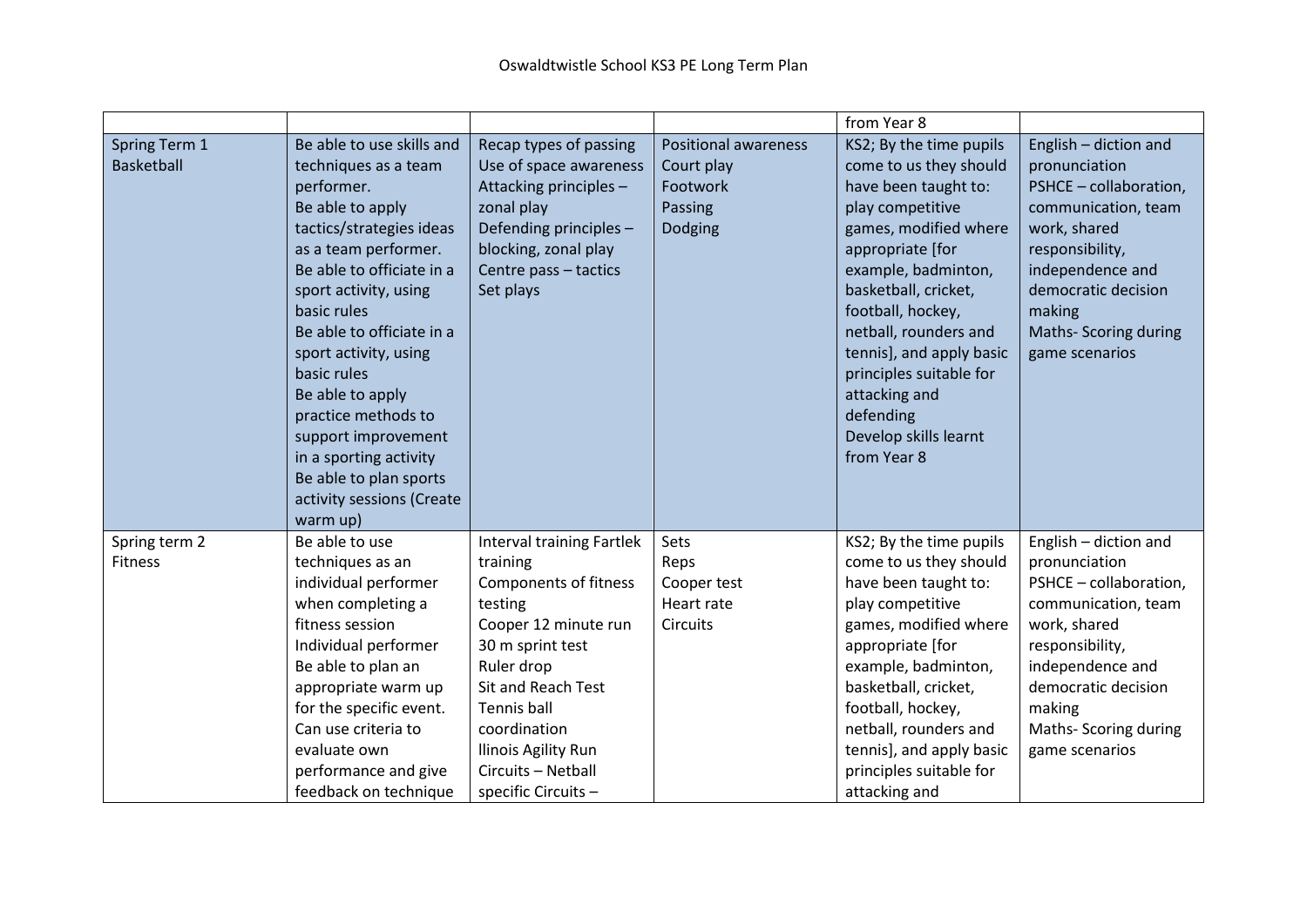|                           | Can act as a spotter or<br>training partner                                                                                                                                                                                                                                                                                      | <b>Basketball specific</b>                                                                                                                                                                                                                                                      |                                                                                                                                                                                   | defending<br>Develop skills learnt<br>from Year 8                                                                                                                                                                                                                                                                                                                    |                                                                                                                                                                                                                            |
|---------------------------|----------------------------------------------------------------------------------------------------------------------------------------------------------------------------------------------------------------------------------------------------------------------------------------------------------------------------------|---------------------------------------------------------------------------------------------------------------------------------------------------------------------------------------------------------------------------------------------------------------------------------|-----------------------------------------------------------------------------------------------------------------------------------------------------------------------------------|----------------------------------------------------------------------------------------------------------------------------------------------------------------------------------------------------------------------------------------------------------------------------------------------------------------------------------------------------------------------|----------------------------------------------------------------------------------------------------------------------------------------------------------------------------------------------------------------------------|
| Summer term 1<br>Cricket  | Be able to use skills and<br>techniques as a team<br>performer.<br>Be able to apply<br>tactics/strategies ideas<br>as a team performer.<br>Be able to officiate in a<br>sport activity, using<br>basic rules<br>Be able to plan sports<br>activity sessions (Create<br>warm up)                                                  | <b>Recall fielding</b><br>techniques<br>Batting defensive shot<br>Recall drive and pull<br>Wicket keeping<br><b>Recall bowling</b><br>technique<br>Recall throwing and<br>catching<br>Bowling development -<br>technique<br><b>Batting development</b><br><b>Fielding roles</b> | Throwing<br>Catching<br>Types of shot;<br>Pull<br><b>Drive</b><br>Game<br><b>Tactics</b><br><b>Wickets</b><br><b>Bat</b><br><b>Ball</b><br><b>Bowling</b><br><b>LBW</b><br>Umpire | KS2; By the time pupils<br>come to us they should<br>have been taught to:<br>play competitive<br>games, modified where<br>appropriate [for<br>example, badminton,<br>basketball, cricket,<br>football, hockey,<br>netball, rounders and<br>tennis], and apply basic<br>principles suitable for<br>attacking and<br>defending<br>Develop skills learnt<br>from Year 8 | English - diction and<br>pronunciation<br>PSHCE - collaboration,<br>communication, team<br>work, shared<br>responsibility,<br>independence and<br>democratic decision<br>making<br>Maths- Scoring during<br>game scenarios |
| Summer term 2<br>Football | Be able to use skills and<br>techniques as a team<br>performer.<br>Be able to apply<br>tactics/strategies ideas<br>as a team performer.<br>Be able to officiate in a<br>sport activity, using<br>basic rules<br>Be able to officiate in a<br>sporting activity<br>Be able to apply<br>practice methods to<br>support improvement | Recall control and<br>turning<br>Shooting development<br>Passing - lofted pass<br>Beating an opponent<br>Defensive tactics<br>Set plays-tactics with<br>width                                                                                                                   | <b>Dribble</b><br>Pass<br>Shoot<br>Foul<br>Offside                                                                                                                                | KS2; By the time pupils<br>come to us they should<br>have been taught to:<br>play competitive<br>games, modified where<br>appropriate [for<br>example, badminton,<br>basketball, cricket,<br>football, hockey,<br>netball, rounders and<br>tennis], and apply basic<br>principles suitable for<br>attacking and<br>defending                                         | English - diction and<br>pronunciation<br>PSHCE - collaboration,<br>communication, team<br>work, shared<br>responsibility,<br>independence and<br>democratic decision<br>making<br>Maths- Scoring during<br>game scenarios |